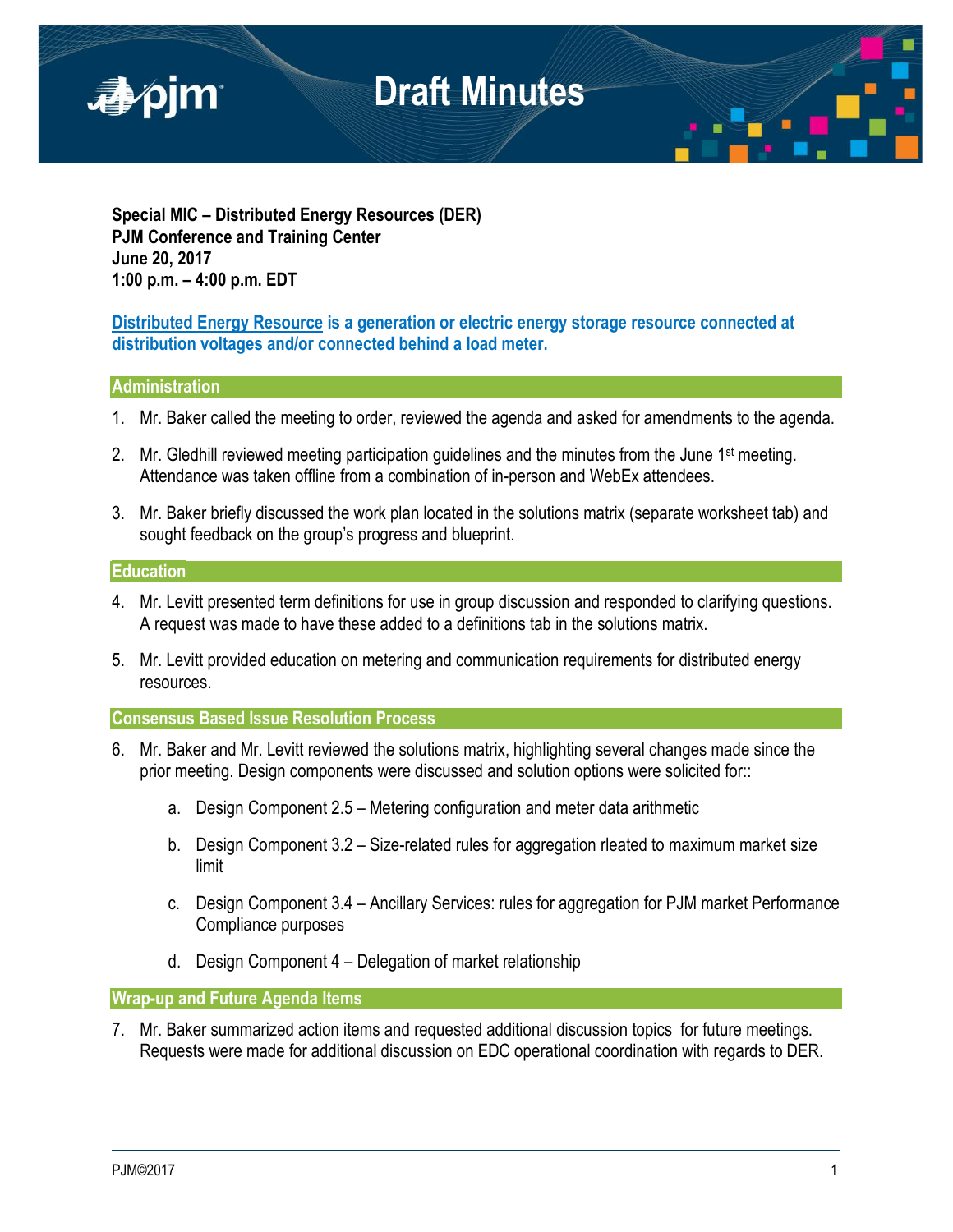

## **Draft Minutes**

**Future Meeting Dates**

#### **Attendance**

**Attendees Company Sector**

Sharon Midgley **Sharon Midgley** Exelon Generation Co., LLC **Contract Construction Construction Owner** 

July 7, 2017 **19:00 a.m – 4:00 p.m.** PJM Conference & Training Center/ WebEx<br>August 1, 2017 **19:00 a.m – 12:00 p.m.** PJM Conference & Training Center/ WebEx August 1, 2017 **1.1 Conference & Training Center/ WebEx**<br>August 18, 2017 **1:00 p.m.** - 4:00 p.m. PUM Conference & Training Center/ WebEx PJM Conference & Training Center/ WebEx August 31, 2017 **19:00 a.m.** – 12:00 p.m. **PJM Conference & Training Center/ WebEx** September 18, 2017 **9:00 a.m.** – 12:00 p.m. **PJM Conference & Training Center/ WebEx** October 4, 2017 **1:00 p.m.** – 4:00 p.m. **PJM Conference & Training Center/ WebEx** 

Scott Baker (Facilitator) **PJM Interconnection, LLC** Not Applicable Not Applicable Andrew Gledhill (Secretary) **PJM Interconnection, LLC** Not Applicable Not Applicable Drew Adams **A.F. Mensah, Inc. Character Adams** Other Supplier Kristin Rothey **American Municipal Power, Inc.** American Municipal Power, Inc. **Electric Distributor** Brock Ondayko **Appalachain Power Company Transmission Owner** Transmission Owner Kevin Patten **Appalachain Power Company Company** Transmission Owner Company Transmission Owner David Canter **Appalachian Power Company Company** Transmission Owner Company Transmission Owner Kevin Kilgallen **Avangrid Renewables, LLC** Avangrid Renewables, LLC **CONFINITIES** Contraction Owner Marek Kaczanowski **Marek Kaczanowski** Baltimore Gas and Electric Company Transmission Owner James Jablonski Summann Borough of Butler, Butler Electric Division Electric Distributor Raj Chintapalli BP Not Applicable Paul Heitmann **Businovation, LLC Businovation, LLC** Not Applicable David Scarpignato **Calpine Energy Services, L.P.** Generation Owner Generation Owner Brian Wilkie **Constellation Energy Commodities Group**, Inc. Commodities Group, Inc. Cher Supplier Bruce Campbell **Champbell** Cpower Communication Communication Communication Communication Communication Communication Communication Communication Communication Communication Communication Communication Communication Commun Jamie Lejcar **CPS** Energy **CPS** Energy **CPS** Energy **Electric Distributor** Mike Berlinski **Nicholas Customized Energy Solutions**, Ltd.\* Not Applicable Not Applicable Guy Filomena **Customized Energy Solutions, Ltd.\*** Not Applicable Not Applicable Carl Johnson **Customized Energy Solutions, Ltd.\*** Not Applicable Not Applicable Jonathan Sasser **Customized Energy Solutions, Ltd.\*** Not Applicable Not Applicable John Horstmann **Dayton Power & Light Company (The)** Transmission Owner Company (The Company Company Company Company Company Company Company Company Company Company Company Company Company Company Company Company Company Co Joseph DeLosa **DE Public Service Commission** DE Public Service Commission Not Applicable John Farber **DE Public Service Commission** Commission Not Applicable Jeffrey Whitehead **Direct Energy Business Marketing, LLC Direct Energy Business Marketing, LLC** Other Supplier James Davis **Dominion Energy Marketing, Inc.** Change Companies Dominion Energy Marketing, Inc. Sandra Hopkins **Sandra Hopkins** Dominion Virginia Power **Transmission Owner** Transmission Owner Connie Lowe **Connie Lowe Dominion Virginia Power Transmission Owner Transmission Owner** Emily Wilmoth **Dominical Virginia Power Communist Communist Communist Communist Communist Communist Communist Communist Communist Communist Communist Communist Communist Communist Communist Communist Communist Communist** Tom Rutigliano **Earth Networks** Character Character Character Character Character Character Character Character Character Character Character Character Character Character Character Character Character Character Character Chuck Dugan East Kentucky Power Cooperative, Inc. Transmission Owner Malcolm Ainspan **Energy Curtailment Specialists, Inc.** Chronic Communisty Curtailment Specialists, Inc. Chronic Communisty Communisty Communisty Communisty Communisty Communisty Communisty Communisty Communisty Communisty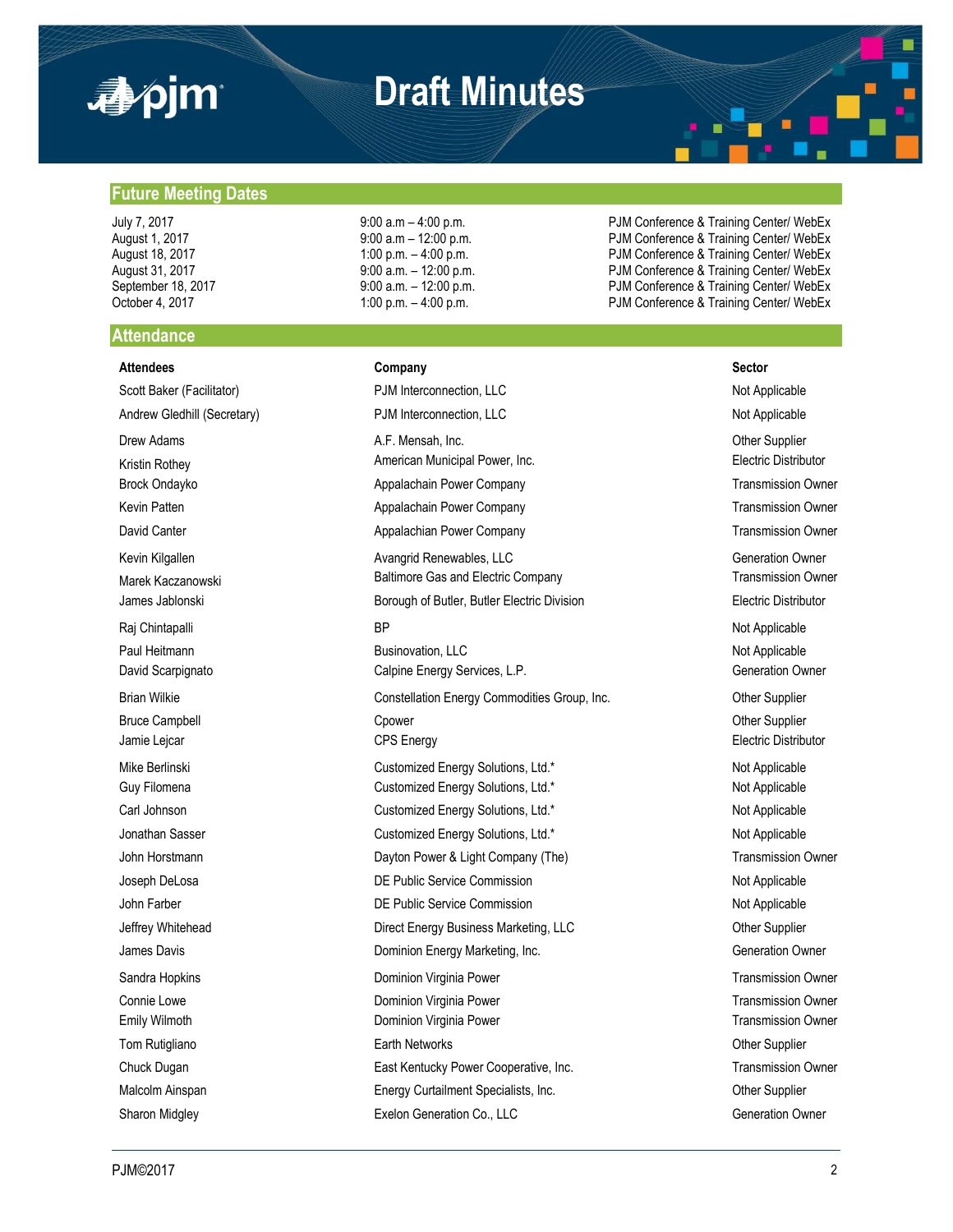

## **Draft Minutes**

Jim Benchek FirstEnergy Solutions Corp. Transmission Owner David Marton **FirstEnergy Solutions Corp.** Transmission Owner Corp. Transmission Owner Jon Schneider **FirstEnergy Solutions Corp.** Transmission Owner Corp. Transmission Owner Ed Stein FirstEnergy Solutions Corp. Transmission Owner Corp. Transmission Owner Chad Wilhite **FirstEnergy Solutions Corp.** Chad Wilhite **FirstEnergy Solutions Corp.** Transmission Owner Derek Hagaman GT Power Group Not Applicable Not Applicable Tom Hyzinski Not Applicable GT Power Group Not Applicable Not Applicable David Pratzon **COLL Accord COVERTS COVERTS** GT Power Group Not Applicable Not Applicable Kenneth Foladare **IMG Midstream LLC** Generation Owner Andew Hunter **Metropolitan Edison Company Company** Transmission Owner Erik Hanser Nichigan Public Service Commission Not Applicable Not Applicable Skyler Marzewski **Monitoring Analytics** Monitoring Analytics **Not Applicable** Not Applicable Douglas Dickson **New Youglas Dickson** New Jersey Board of Public Utilities Not Applicable Brian Hamilton New Jersey Board of Public Utilities Not Applicable George Kogut **New York Power Authority New York Power Authority New York Power Authority Other Supplier** Amber Williams **New York State Electric & Gas Corporation** Other Supplier John Lemire **North Carolina Electric Membership Corporation** Electric Distributor Ding Xu **North Carolina Electric Membership Corporation** Electric Distributor Electric Distributor Susan Covino **Not Applicable** Not Applicable **Not Applicable** Not Applicable Not Applicable Not Applicable Brian Kauffman Natur Content Content Colutions and Content Columbus Content Content Content Content Content Content Content Content Content Content Content Content Content Content Content Content Content Content Content Co Neal Fitch **NRG Power Marketing LLC** NRG Power Marketing LLC Bruce Remmel **Example 2018** Ohio Edison Company (ATSI CSP) **Transmission Owner** Company (ATSI CSP) Adrien Ford **Adrien Ford COLO EXAMPLE ELECTRIC Cooperative Cooperative Electric Distributor Electric Distributor** Gregory Carmean **Carry Carmean** OPSI **Carry Carmean** OPSI **Not Applicable** Dave Anders Not Applicable **PJM Interconnection, LLC** Not Applicable Not Applicable Murty Bhavaraju **Number 2018** PJM Interconnection, LLC Not Applicable Not Applicable Rich Brown **PJM Interconnection, LLC** Not Applicable Not Applicable Joe Ciabattoni **Not Applicable** PJM Interconnection, LLC Not Applicable Not Applicable Danielle Croop **PJM Interconnection, LLC** Not Applicable Not Applicable Michael Del Viscio **Nichael Del Viscio** PJM Interconnection, LLC Not Applicable Not Applicable Lisa Drauschak **Not Applicable** PJM Interconnection, LLC Not Applicable Not Applicable Eric Endress **PJM Interconnection, LLC** Not Applicable Not Applicable Andy Ford Not Applicable PJM Interconnection, LLC Not Applicable Not Applicable Gabrielle Genuario **PJM Interconnection, LLC** CHAPTER Applicable Not Applicable Rebecca Hilderbrand **PJM Interconnection, LLC** Not Applicable Not Applicable Eric Hsia Not Applicable **PJM Interconnection, LLC** Not Applicable Not Applicable Andrew Levitt **Andrew Levitt** PJM Interconnection, LLC **Andrew Levitt** Not Applicable Glenn Long Not Applicable PJM Interconnection, LLC Not Applicable Not Applicable Masha Nyemko **PJM Interconnection, LLC** Not Applicable Not Applicable Keyur Patel Not Applicable PJM Interconnection, LLC Not Applicable Not Applicable